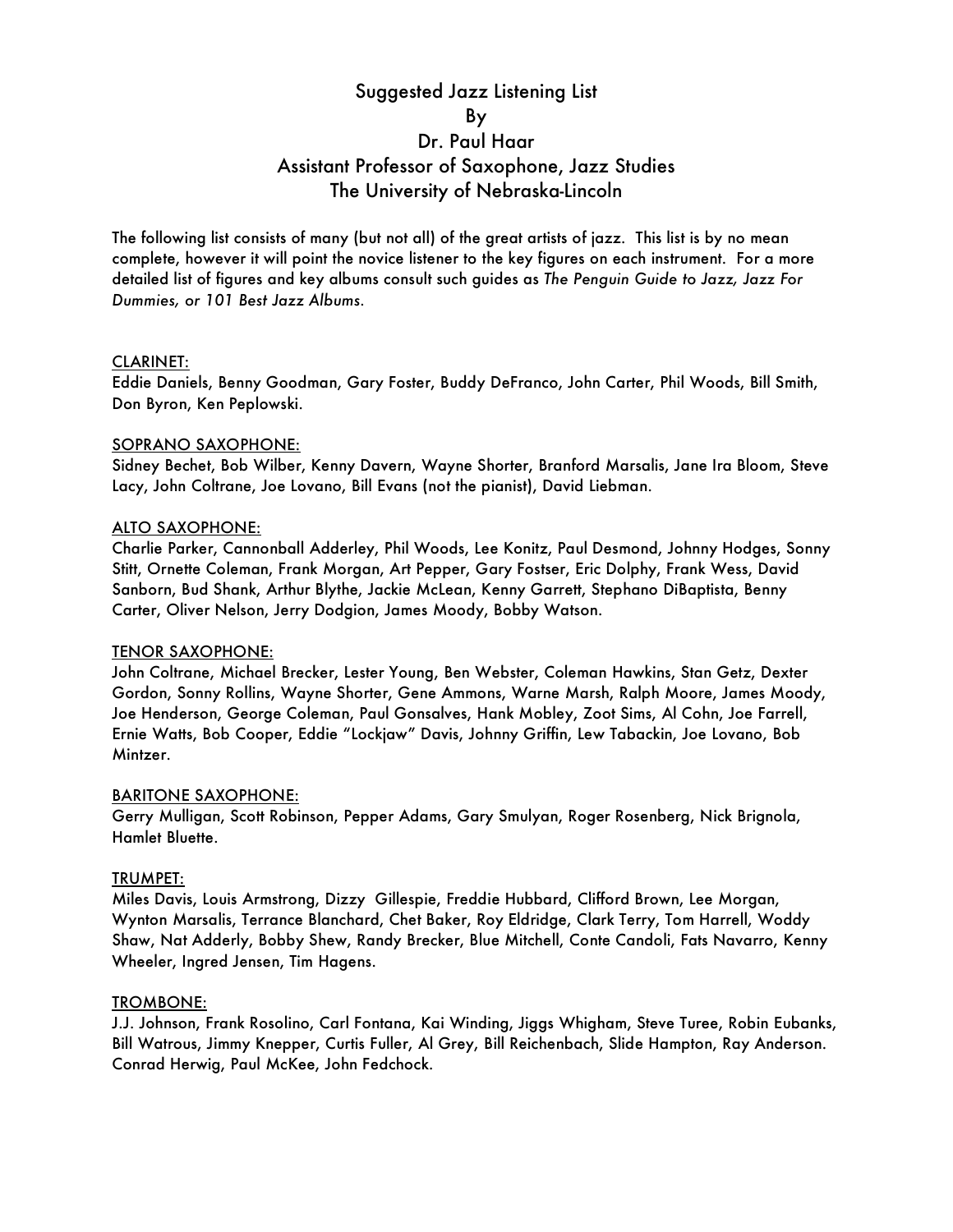## PIANO:

Herbie Hancock, Art Tatum, Bud Powell, Chick Corea, Wynton Kelly, Bill Evans, Thelonius Monk, Duke Ellington, Lennie Tristano, McCoy Tyner, Horace Silver, Keith Jarrett, Kenny Kirkland, Marcus Roberts, Oscar Peterson, Tommy Flanagan, Red Garland, Hal Galper, Gene Harris, Joe Zawinul, Ahmad Jamal, Lyle Mays, Don Grolnick, Joey Calderazzo, Gonzalo Rubalcaba, James Williams, Donald Brown.

### GUITAR:

Pat Metheny, Joe Pass, Jim Hall, Wes Montgomery, Charlie Christian, Tal Farlow, John Scofield, Bill Frisell, Mike Stern, John McLaughlin, John Abercrombie, Kenny Burrell,

### ACOUSTIC BASS:

Ray Brown, Ron Carter, Charlie Haden, Charlies Mingus, Paul Chambers, Dave Holland, Richard Davis, Marc Johnson, Eddie Gomez, Bob Bowman, Niels Pedersen, John Patitucci, Scott LaFaro, Milt Hinton, Robert Hurst, Charles Fambrough, John Clayton, Rufus Reid, Percy Heath, Bob Cranshaw, Charnett Moffett, Anthony Cox, Jimmy Garrison.

## ELECTRIC BASS:

Marcus Miller, Jaco Pastorius, John Patitucci, Victor Bailey, Steve Swallow, Jimmy Haslip, Daryl Jones, Mark Egan, Jamaladeen Tacuma, Lonnie Plazico, Charnett Moffett.

## VIBES:

Milt Jackson, Lionel Hampton, Bobby Hutcherson, Mike Mainieri, Gary Burton, Red Norvo, Terry Gibbs, Charlie Shoemake, Victor Feldman.

### DRUMS:

Jack DeJohnette, Peter Erskine, Elvin Jones, Brian Blade, Tony Williams, Philly Joe Jones, Buddy Rich, Louis Bellson, Jeff "Tain" Watts, Paul Motian, Dennis Chambers, Max Roach, Billy Higgins, Roy McCurdy, Art Blakey, Mel Lewis, Roy Haynes, Gene Drupa, Billy Hart, Connie Kay, Steve Gadd, Jimmy Cobb, Dave Weckl, Adam Nussbaum, Joe Morello, Ed Thigpen, Alex Acuna, Omar Hakim, Al Foster, Joey Baron, Jeff Hamilton.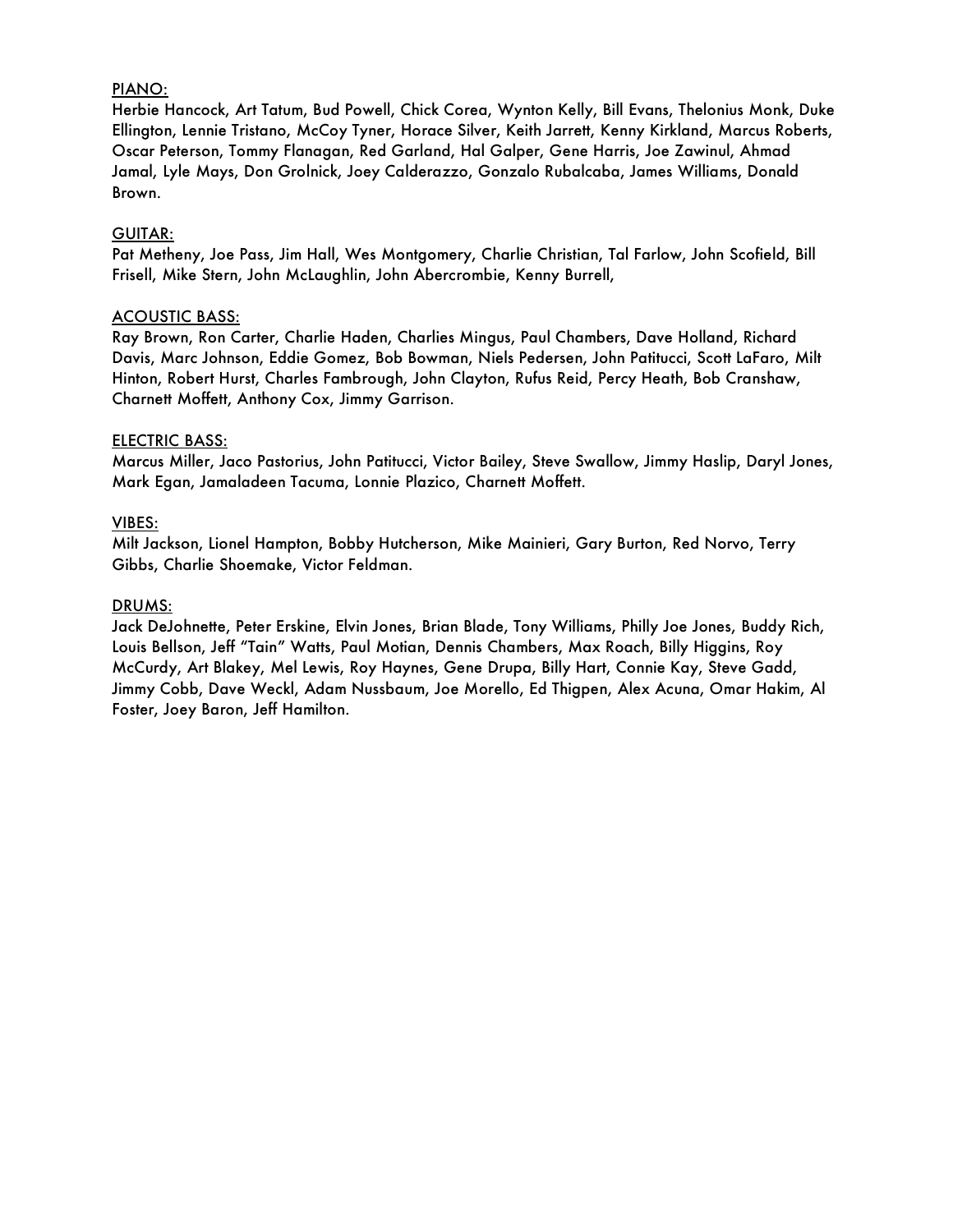# Important Jazz Albums

### RAGTIME AND STRIDE:

Bunk Johnson and his Band-The Last Testament *(Phillips)* Fats Waller-Fractious Fingering (RCA Victor) Jelly Roll Morton-The Saga of Mr. Jelly Lord (Circle) Various Artists-Classic Jazz Piano Styles (RCA Victor) Various Artists-Pianola Jazz (Saydisc) Scott Joplin-Scott Joplin 1916 (Biograph) James P. Johnson-Snowy Morning Blues (Decca/MCA) Art Tatum-Solo Masterpieces (Pablo)

### NEW ORLEANS STYLE:

The Original Dixieland Jazz Band-The Original Dixieland Jazz Band (RCA Victor) King Oliver's Creole Jazz Band-The Complete 1923 OKEHS (EMI) Freddie Keppard/Doc Cooke-The Legendary Freddie Keppard (Smithsonian) Jelly Roll Morton-The King of New Orleans Jazz (RCA) The Clarence Williams Blue Five-With Louis Arnstrong and Sidney Bechet New Orleans Rhythm Kings-Volume Two (Village) Louis Armstrong-The Complete Hot Fives and Sevens (Columbia) Jelly Roll Morton-Mr. Jelly Lord (RCA Victor) Sidney Bechet-The Luebird Sessions (Bluebird)

### CHICAGO AND NEW YORK

Earl Hines and His Orchestra-Swinging in Chicago (Coral) Eddie Condon-The Definitive Vol. 1 (Stash) Bix Beiderbecke-The Bix Beiderbecke Story (Phillips) Bix Beiderbecke-The Bix Beiderbecke Legend (RCA Victor) Henry Allen Jr. and His New York Orchestra-Treasury of jazz Series (RCA VICTOR)

### SWING

Coleman Hawkins and His All Stars-Colman Hawkins All Stars (HMV) Artie Shaw-The Early Artie Shaw (Ajaz) Fats Waller-'34/'35 (RCA Victor) Count Basie-Count Basie and the Kansas City Seven (Decca) Count Basie-Jumpin'at the Woodside (Ace of Hearts) Duke Ellington-ANYTHING AND EVERYTHING!!! Woody Herman-The Thundering Herds (CBS) Lester Young/Count Basie-The Lester Young Memorial Album (Fontana) Benny Goodman-Carnegie Hall Jozz Concert (Philips) Jay McShann-Kansas City Memories (Brunswick) Duke Ellington-Ellington at Newport (CBS) Count Basie-The Atomic Mr. Basie (Columbia)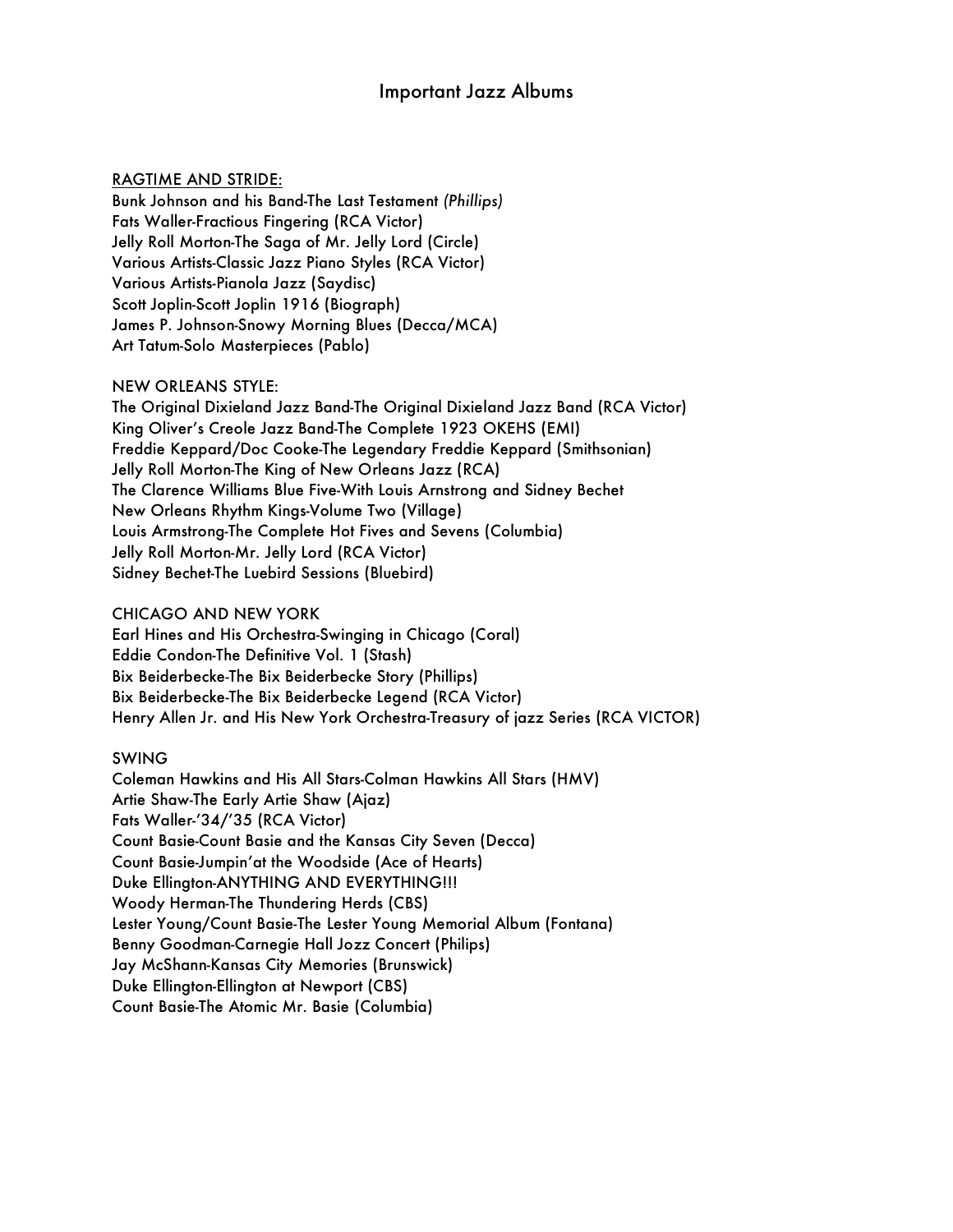### BEBOP

Al Haig-Jazz Will O'the Wisp (Esoteric) Sonny Stitt-Stitt's Bits (Prestige) J.J. Johnson-The Eminent Jay Jay Johnson Charlie Parker-Bird/The Savoy Recordings (Savoy) Charlie Parker-Bird Lives-The Complete Dial Masters (Spotlight) Bud Powell-The Amazing Bud Powell (Blue Note) Thelonious Monk-Genius of Modern Music (Blue Note) Fats Navarro-The Fabulous Fats Navarro (Blue Note) Dizzy Gillespie and His Orchestra-Ol' Man Bebop (HMV) James Moody-Moody's Workshop (Prestige) Charlie Christian/Dizzy Gillespie-The Harlem Jazz Scene (Esoteric) The Quintet-Jazz at Massy Hall (Debut) Miles Davis-Miles Davis Volume 2 (Blue Note)

#### COOL JAZZ

Lee Konitz-Very Cool (Columbia) Chet Baker-Chet Baker and Crew (Pacific Jazz) Jimmy Giuffre-The Jimmy Giuffre 3 (Atlantic) The Modern Jazz Quartet-One Never Knows (Atlantic) Miles Davis-Birth of the Cool (Capitol) Shorty Rogers-The Swinging Mr. Rogers (Atlantic) Gerry Mulligan/Chet Baker-Mulligan/Baker (Prestige) Art Pepper-Art Pepper Plus Eleven (Contemporary) Dave Brubeck-Time Out (CBS)

### HARD BOP

Art Blakey-A Night at Birdland (Blue Note) Sonny Rollins-Saxophone Colossus (Prestige) Thelonious Monk/John Coltrane-MONK/TRANE (Milestone) Miles Davis-Workin' with the Miles Davis Quintet (Prestige) Theolonious Monk-Brilliant Corners (Riverside) Cannonball Adderley-Somethin' Else (Blue Note) Horace Sliver-Horace Silver and the Jazz Messengers (Blue Note) Johnny Griffin-Little Giant (Milestone) John Coltrane-Blue Trane (Blue Note) John Coltrane-Giant Steps (Atlantic) Dexter Gordon-Our Man In Paris (Blue Note) Wes Montgomery-The Incredible Jazz Guitar of Wes Montgomery (Riverside) Lee Morgan-The Sidewinder (Blue Note) Jimmy Smith-The Sermon (Blue Note)

#### POST BOP-FREE

Ornette Coleman-The Shape of Jazz to Come (Atlantic) George Russell-The Jazz Workshop (RCA Victor) Charlies Mingus-Pithecanthropus erectus (Atlantic) Eric Dolphy-Out to Lunch (Blue Note) John Coltrane-Ascension (Impuse)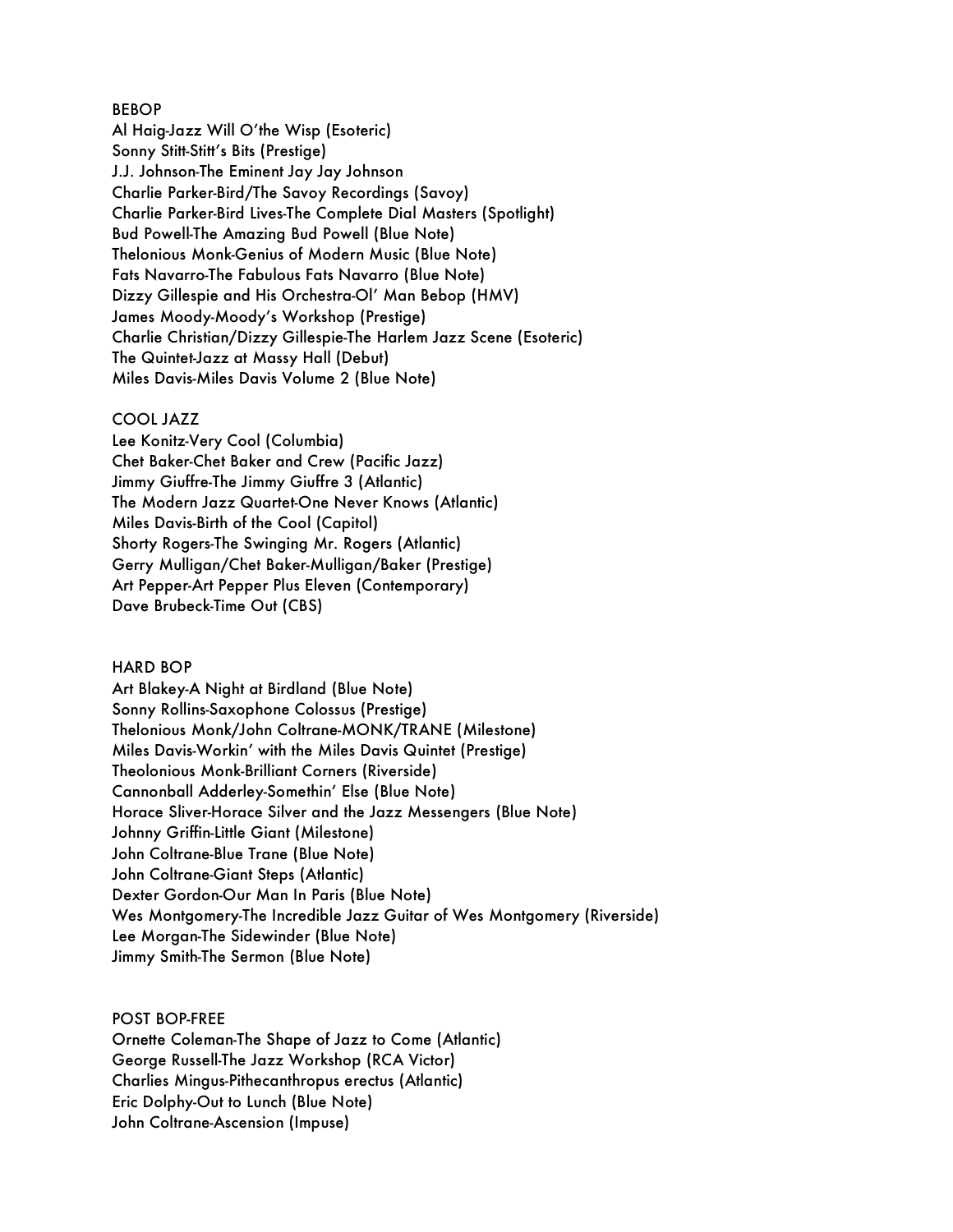## MODAL JAZZ

Miles Davis-Kind Of Blue (CBS) Bill Evans-Every Digs Bill Evans (Riverside) John Coltrane-My Favorite Things (Atlantic) Herbie Hancock-Maden Voyage (Blue Note) McCoy Tyner-The Real McCoy (Blue Note) John Coltrane-A Love Supreme (Impulse)

## FUSION

Herbie Hancock-Head Hunters (CBS) John McLaughlin-The Mahavisnu Orchestra: The Inner Mounting Flame (CBS) Miles Davis-Bitches Brew (CBS) Weather Report-Heavy Weather (CBS)